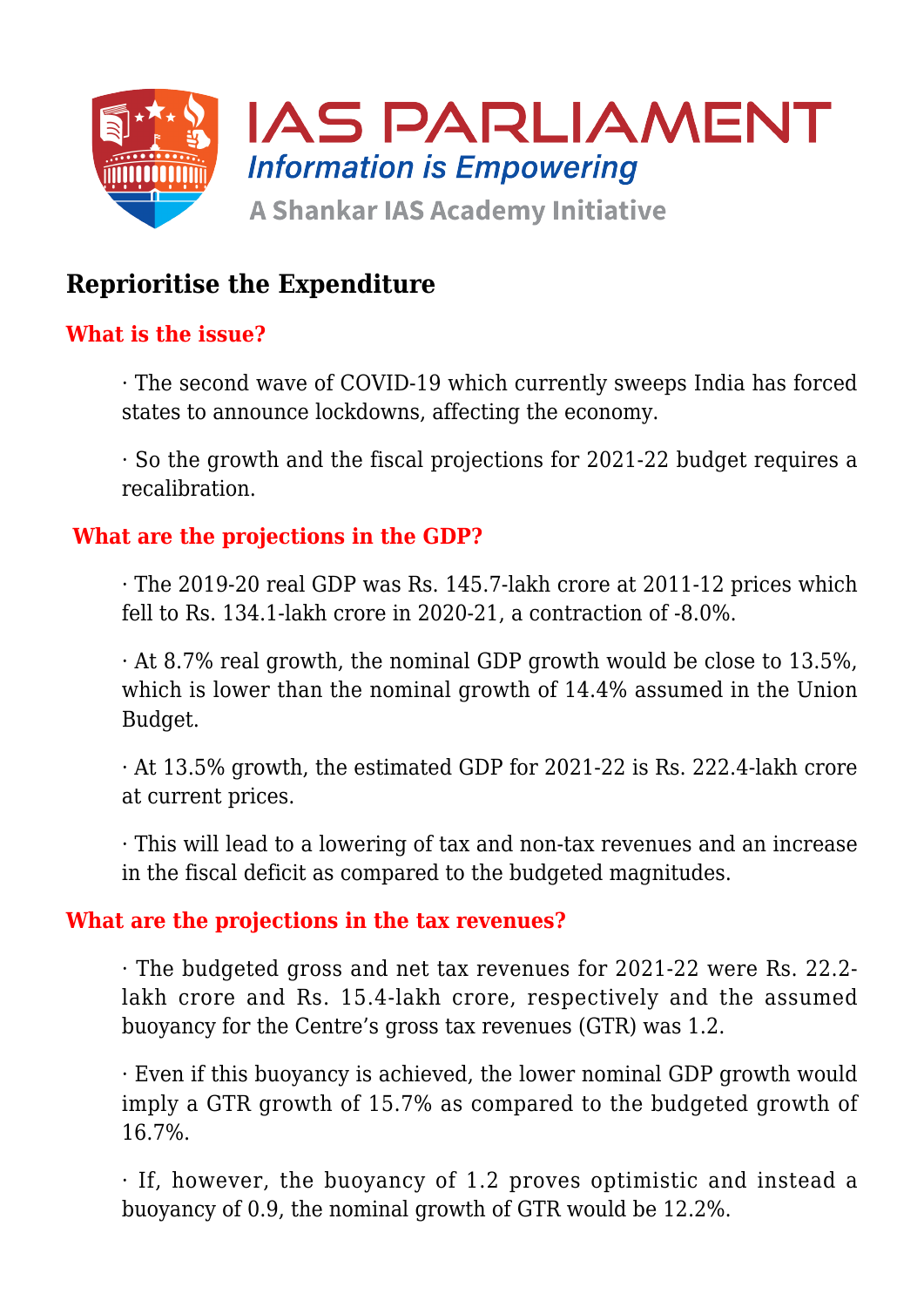· This would lead to the Centre's GTR of about Rs. 21.3-lakh crore and a corresponding shortfall in the Centre's net tax revenues which is estimated to be about Rs. 0.6 lakh crore.

### **What are the projections in the non- tax revenues?**

· The budgeted magnitudes for non-tax revenues and non-debt capital receipts at Rs. 2.4-lakh crore and Rs. 1.9-lakh crore, respectively, may also prove to be optimistic.

· In these cases, the budgeted growth rates will be 15.4% and 304.3%, respectively.

· The excessively high growth for the non-debt capital receipts was premised on implementing an ambitious asset monetisation and disinvestment programme.

· The budgeted growth in non-tax revenues is largely dependent on an assumed growth of 60% in revenues from communication services & 44.1% in dividends and profits from non-departmental undertakings.

· Therefore there will be a shortfall of Rs. 1.5-lakh crore in non-tax revenues and non-debt capital receipts.

# **How will the fiscal deficit affected?**

· There are two factors that will affect the fiscal deficit estimate of 6.76% of GDP in 2021-22.

· First, is the change in the budgeted nominal GDP growth and second is the shortfall in the receipts from tax, non-tax and non-debt sources.

· Together, these two factors may lead to a slippage in fiscal deficit which may be close to 7.7% of GDP in 2021-22 if total expenditures are kept at the budgeted levels.

· Therefore protecting total expenditures at the budgeted level is important given the need to support the economy in these challenging times.

# **What are the other steps needs to be taken?**

· The second wave of the novel coronavirus has put a spotlight on India's serious under-capacity in health infrastructure.